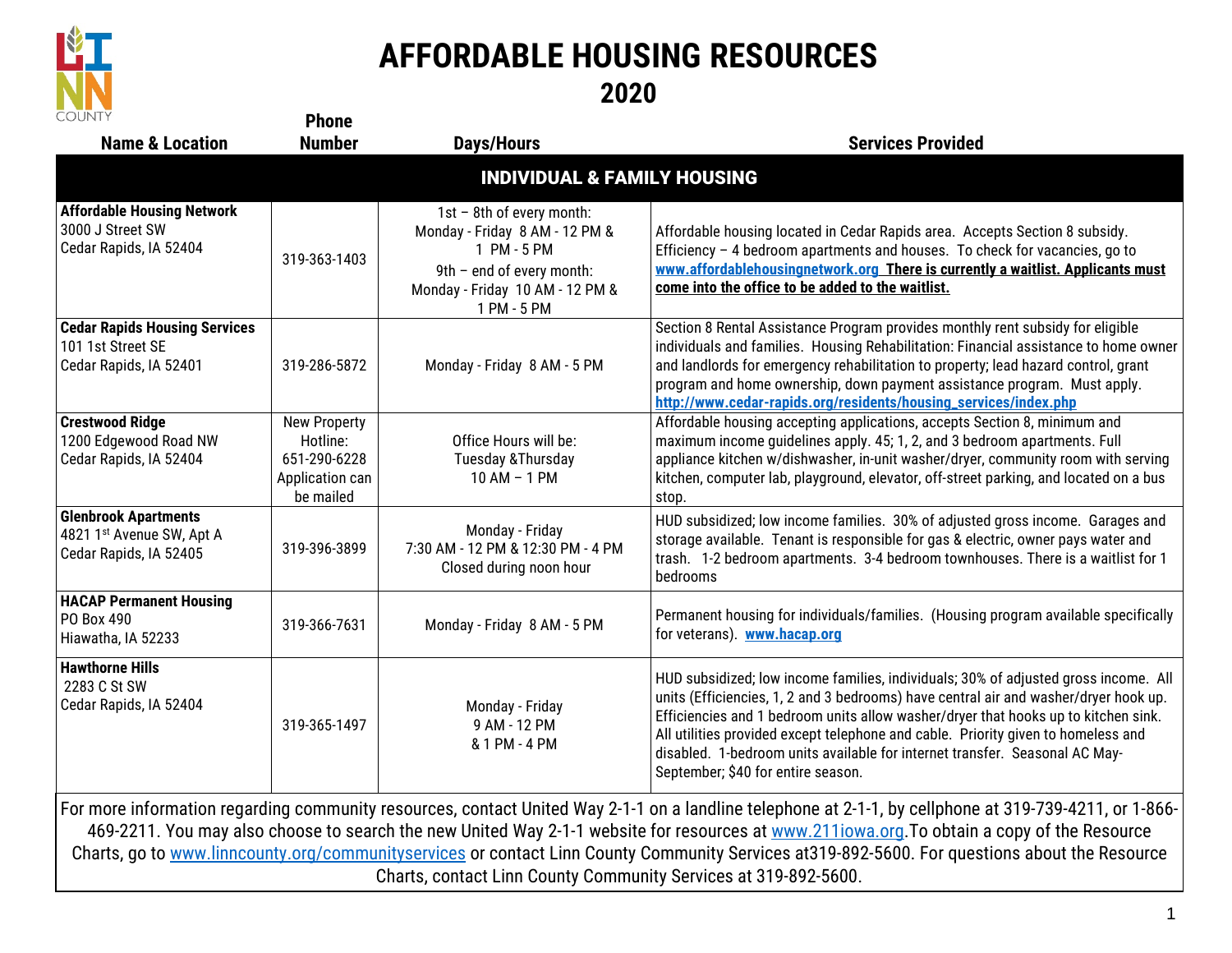|                                                                                                             | <b>Phone</b>  |                                                                                |                                                                                                                                                                                                                                                                                                                                                                                                                                                                                                                                                                                                                                                                                                                                                                                                                                                                               |
|-------------------------------------------------------------------------------------------------------------|---------------|--------------------------------------------------------------------------------|-------------------------------------------------------------------------------------------------------------------------------------------------------------------------------------------------------------------------------------------------------------------------------------------------------------------------------------------------------------------------------------------------------------------------------------------------------------------------------------------------------------------------------------------------------------------------------------------------------------------------------------------------------------------------------------------------------------------------------------------------------------------------------------------------------------------------------------------------------------------------------|
| <b>Name &amp; Location</b>                                                                                  | <b>Number</b> | <b>Days/Hours</b>                                                              | <b>Services Provided</b>                                                                                                                                                                                                                                                                                                                                                                                                                                                                                                                                                                                                                                                                                                                                                                                                                                                      |
| <b>Margaret Bock Housing</b><br>1021 3rd Ave SE<br>Cedar Rapids, IA 52403<br><b>APPLY AT</b>                | 319-361-6871  | Margaret Block hours:<br>Monday - Friday 8 AM - 12 PM                          | Low-income single room occupancy for individuals. Shared bath. Month to month<br>lease. Cable included. All utilities paid. Deposit is one month's rent. Rent: \$300-<br>\$350.                                                                                                                                                                                                                                                                                                                                                                                                                                                                                                                                                                                                                                                                                               |
| <b>Helping Hands</b><br>601 2 <sup>nd</sup> Avenue SE, #02<br>Cedar Rapids, IA 52401                        | 319-366-2651  | <b>Helping Hands hours:</b><br>10 AM - 4 PM                                    | Financial resource for rent, utilities, local bus tickets.                                                                                                                                                                                                                                                                                                                                                                                                                                                                                                                                                                                                                                                                                                                                                                                                                    |
| <b>Boyson Row</b><br>456 N. 18th Avenue<br>Hiawatha, IA 52233                                               | 319-294-8622  | Monday - Friday 9 AM - 4 PM                                                    | Offers 3-bedroom townhouses. Landlord pays water and garbage. Rent is currently<br>1100 a month for all units. In the process of remodeling. 1/3 is complete.                                                                                                                                                                                                                                                                                                                                                                                                                                                                                                                                                                                                                                                                                                                 |
| <b>Oak Park Village</b><br>1350 15th Street SE<br>Cedar Rapids, IA 52401                                    | 319-362-7759  | Monday - Friday 9 AM - 4:30 PM                                                 | 30% of gross income. Tenant responsible for all utilities. Two and 3-bedroom town<br>houses, patio and storage shed. Credit and background checks required.                                                                                                                                                                                                                                                                                                                                                                                                                                                                                                                                                                                                                                                                                                                   |
|                                                                                                             |               | <b>SENIOR &amp; DISABLED HOUSING</b>                                           |                                                                                                                                                                                                                                                                                                                                                                                                                                                                                                                                                                                                                                                                                                                                                                                                                                                                               |
| <b>Cedar Crest Apartments</b><br>1100 O Avenue NW<br>Cedar Rapids, IA 52405                                 | 877-220-6530  | Monday & Friday 8:30 AM - 5 PM<br>Tuesday, Wednesday & Thursday<br>9 AM - 5 PM | Seniors 55 of age or older. 45 Unit Complex. Community Room, Exercise Room,<br>Computer learning center, Underground heated garage, washer/dryers in every unit,<br>walk-in showers. Fully-handicapped accessible units available. Mixed income units.<br>One and 2-bedroom units. 1 bathroom per unit. Landlord pays water, sewer and<br>garbage. Apply online at https://cedarcrestapartments.tlpropertiesiowa.com/                                                                                                                                                                                                                                                                                                                                                                                                                                                         |
| <b>Cedar Village Apartments</b><br>193 Jacolyn Drive NW<br>Cedar Rapids, IA 52405                           | 319-396-9083  | Monday & Wednesday<br>9 AM - 5 PM                                              | Cedar Village Senior Residence is a designated senior apartment community that<br>offers independent affordable living. Cedar Villages Senior Residence is a project<br>base section 8 program for seniors 62 year of age and older and also under 62<br>disabled. Most utilities are included in the rent and one small pet is welcome. The<br>rent is based upon income. It is 30% of the adjusted gross income. Cedar Village<br>Senior Residence is an elevator buildings with a beautiful community room for social<br>gatherings, laundry facilities, indoor mail service, professionally landscaped grounds<br>and 24 hour emergency maintenance. The one bedroom apartments have a full size<br>bathroom, air conditioning, range, refrigerator, disposal, blinds and carpeting. Easy<br>access to shopping, golf courses, parks, libraries, and interstate highways. |
| <b>Commonwealth Senior</b><br><b>Apartments</b><br>1400 2 <sup>nd</sup> Avenue SE<br>Cedar Rapids, IA 52403 | 319-826-6772  | Monday - Friday 8 AM - 5 PM                                                    | Affordable housing for seniors 55 years of age or older. Accepts Section 8 vouchers.<br>Studios, 1 and 2 bedroom apartments. Handicap accessible. Two elevators and two<br>chair lifts. Completely remodeled. Provides water, sewer, trash and basic cable.<br>Resident pays for electricity. All new appliances including microwaves. Laundry on<br>site. Accepts cats and dogs under 35 lbs.; \$400 \$200pet deposit, \$100 returned at<br>end of lease. \$20 a month pet rent                                                                                                                                                                                                                                                                                                                                                                                              |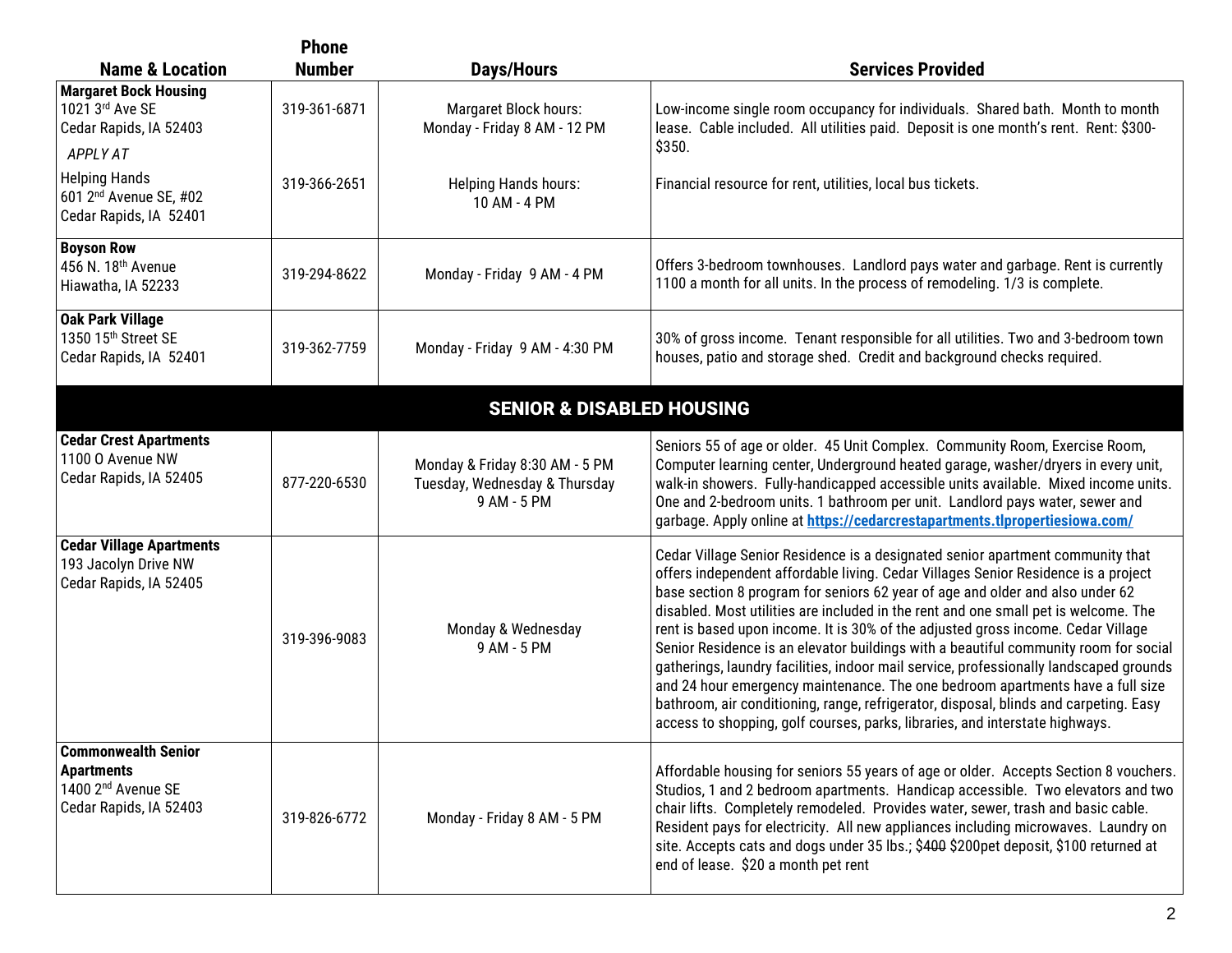|                                                                                                                                                            | <b>Phone</b>  |                                                                          |                                                                                                                                                                                                                                                                                                                                                                                                                                                                                                                                         |
|------------------------------------------------------------------------------------------------------------------------------------------------------------|---------------|--------------------------------------------------------------------------|-----------------------------------------------------------------------------------------------------------------------------------------------------------------------------------------------------------------------------------------------------------------------------------------------------------------------------------------------------------------------------------------------------------------------------------------------------------------------------------------------------------------------------------------|
| <b>Name &amp; Location</b>                                                                                                                                 | <b>Number</b> | Days/Hours                                                               | <b>Services Provided</b>                                                                                                                                                                                                                                                                                                                                                                                                                                                                                                                |
| <b>Ely Manor</b><br>1685 Fuhrmeister<br>Ely, IA 52227                                                                                                      | 563-432-6160  | Monday - Friday 8 AM - 5 PM                                              | Low income seniors, 62 years of age or older or disabled. 30% of adjusted gross<br>income. Tenant pays cable, phone and electric. 1-bedroom units.                                                                                                                                                                                                                                                                                                                                                                                      |
| <b>Five Seasons Senior Housing</b><br>1225 42 <sup>nd</sup> Street SE<br>Cedar Rapids, IA 52403                                                            | 319-399-1550  | Monday - Friday 1 PM - 5 PM                                              | Housing for seniors 62 years of age or older. 30% of income is charged. All utilities<br>but phone, internet and cable are paid. Small pets under 30 lbs. are welcome. On<br>bus route. Service coordinator on-site. 1 bedroom apartments with storage.<br>Security entrance. \$300 pet deposit.                                                                                                                                                                                                                                        |
| <b>Walker Friends, Inc.</b><br>Physical address:<br>106 S. Ely Street<br>Walker, IA 52352<br><b>Mailing address: NMC</b><br>PO Box 455<br>Urbana, IA 52345 | 319-334-7110  | Monday - Friday 8:30 AM - 5 PM                                           | Subsidized low-income, 6 units (4 one bedrooms and 2 two bedrooms) seniors 62<br>years of age or older or persons with disabilities regardless of age. 30% of adjusted<br>gross income. Tenant pays cable, phone, air conditioning, internet and electric.<br>Refrigerator and stove provided. On-site laundry (free). \$200 security deposit \$100<br>pet deposit                                                                                                                                                                      |
| <b>Geneva Tower</b><br>310 Fifth Avenue SE<br>Cedar Rapids, IA 52401                                                                                       | 319-366-0454  | Monday - Friday<br>9 AM - 12 PM & 1 PM - 4 PM                            | Low income seniors, 62+, disabled, 18+. Section 8; 236; market rent; 30% of adjusted<br>gross income. Utilities included in rental fee. Non-profit grocery store on site.<br>Newly renovated; new heating/air conditioners; stove & refrigerator in every unit.<br>Laundry room on-site. Game room. No application fee. Efficiency and 1 bedroom<br>apartments available. www.Affordablehousingnetwork.org.                                                                                                                             |
| <b>Hill Top Manor</b><br>439 Lindale Drive<br>Marion, IA 52302                                                                                             | 319-373-8696  | Monday - Friday 8 AM - 12 PM                                             | Housing for seniors 62 years of age or older. 30% of income is charged. All utilities<br>but phone, internet and cable are paid. Small pets under 30 lbs. welcome; \$300 pet<br>deposit. On bus route. Service coordinator on-site. 1-bedroom apartments with<br>storage. Security entrance. www.Homzmanagement.com                                                                                                                                                                                                                     |
| <b>Irving Point Affordable Assisted</b><br>Living<br>910 7th Street SE<br>Cedar Rapids, IA 52401                                                           | 319-294-5007  | Office Hours: 8:00 AM - 4:00 PM<br>Call for appointment                  | Senior housing 65+. 3-story building, 55 units, 100% handicapped accessible, laundry<br>on each floor, large common room, emergency response, 24-hour on-site supportive<br>services, 2 meals a day nutrition program, individualized service plans, social<br>activities, medication management, housekeeping, rehab services, personal care<br>assistance. Elderly Waiver, Medicaid, Medicare, Section 8 And HCBS - Rent<br>Subsidy/lowa Finance Authority Program. Income restrictions max 1 per. \$26,840<br>Higher income \$40,260 |
| <b>Linwood Apartments</b><br>4845 Johnson Avenue NW<br>Cedar Rapids, IA 52405                                                                              | 319-396-7785  | Call for appointments Monday - Friday<br>8 AM - 1 PM & 1:30 PM - 3:30 PM | HUD guidelines; low income; 62 years of age or older; 30% of adjusted gross income.<br>Eligibility will be determined. All utilities provided except phone and cable. Lower<br>income elderly must be 62 years of age or older. Income restrictions                                                                                                                                                                                                                                                                                     |
| <b>Memorial Meadows</b><br>1030 Memorial Drive SE<br>Cedar Rapids, IA 52403                                                                                | 319-365-8444  | Monday - Friday 10 AM - 1 PM<br>Call for an appointment                  | HUD subsidized, low income, seniors 62 years of age or older or disabled, 30% of<br>adjusted gross income. All utilities included in rental fee except cable and<br>telephone. Community Room, outdoor patio, laundry room on-site. On bus route.<br>One-bedroom apartments.                                                                                                                                                                                                                                                            |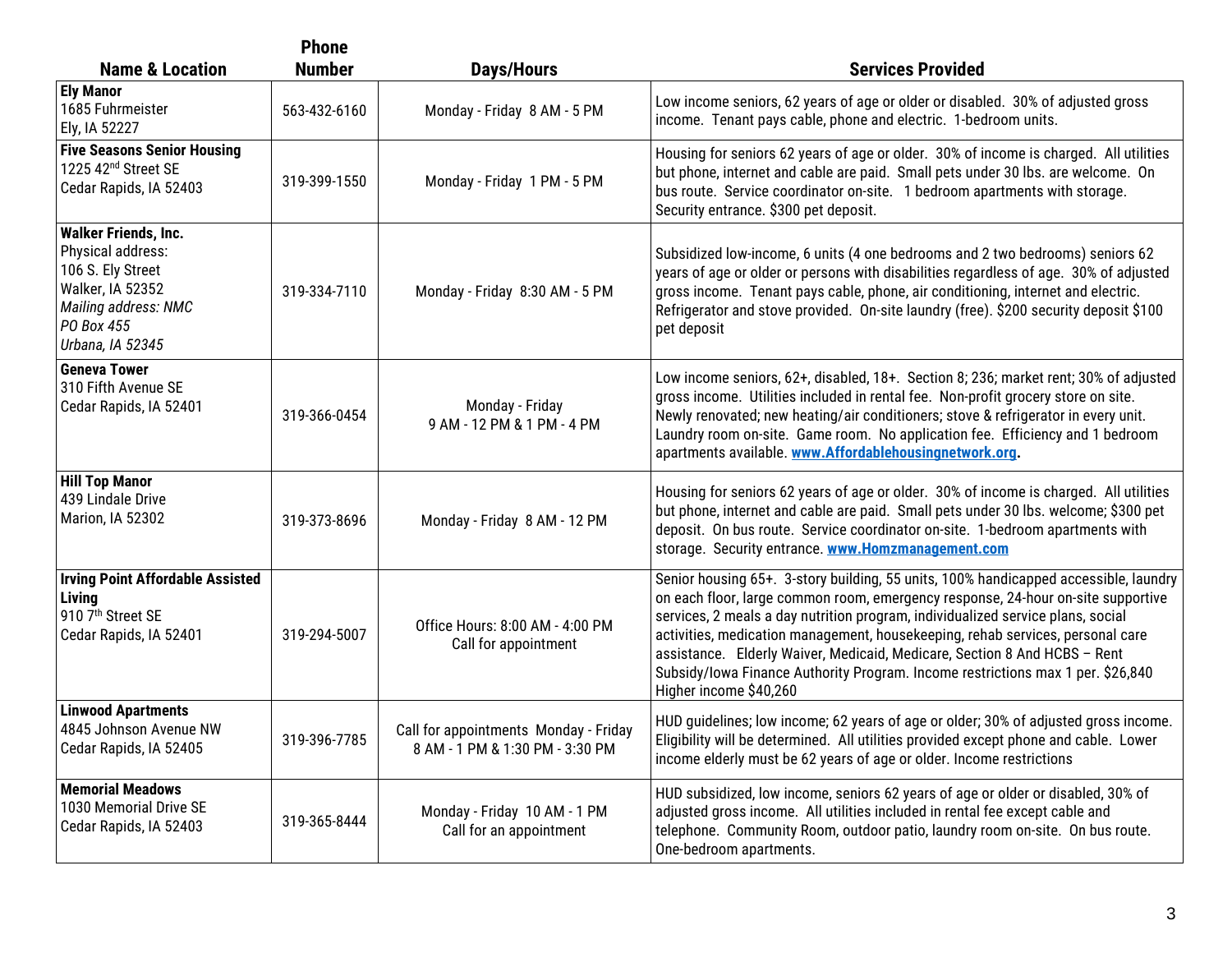|                                                                                                                                           | <b>Phone</b>  |                                                             |                                                                                                                                                                                                                                                                                                                                                                                                                                                                                                                                                                                                                                                                                                                                                                                                                                                                         |
|-------------------------------------------------------------------------------------------------------------------------------------------|---------------|-------------------------------------------------------------|-------------------------------------------------------------------------------------------------------------------------------------------------------------------------------------------------------------------------------------------------------------------------------------------------------------------------------------------------------------------------------------------------------------------------------------------------------------------------------------------------------------------------------------------------------------------------------------------------------------------------------------------------------------------------------------------------------------------------------------------------------------------------------------------------------------------------------------------------------------------------|
| <b>Name &amp; Location</b>                                                                                                                | <b>Number</b> | <b>Days/Hours</b>                                           | <b>Services Provided</b>                                                                                                                                                                                                                                                                                                                                                                                                                                                                                                                                                                                                                                                                                                                                                                                                                                                |
| <b>Moundview Manor</b><br>2501 Hwy 13<br>Marion, IA 52302                                                                                 | 319-373-8302  | Monday - Friday 8 AM - 11 AM                                | Seniors 62 years of age or older. Independent Living. All utilities paid except cable<br>and telephone. Stove and refrigerator furnished. Community room, library with<br>computer internet access, central elevator. HUD subsidized.                                                                                                                                                                                                                                                                                                                                                                                                                                                                                                                                                                                                                                   |
| <b>North Main Apartments</b><br>259 Marion Road South<br>Central City, IA 52214<br>Mailing address: NMC<br>PO Box 455<br>Urbana, IA 52345 | 319-330-2315  | Monday - Friday 8 AM - 5 PM                                 | 24 1-bedroom units, subsidized low-income seniors, 62 years of age or older or<br>persons with disabilities regardless of age; 30% of adjusted gross income. Tenant<br>pays cable, phone, air conditioning and electric. Refrigerator and stove provided.<br>On-site coin operated laundry, pets allowed.                                                                                                                                                                                                                                                                                                                                                                                                                                                                                                                                                               |
| <b>Oak Hill Manor</b><br>1301 15 <sup>th</sup> Street SE<br>Cedar Rapids, IA 52401                                                        | 319-362-6378  | Monday - Friday 8:30 AM - 4 PM                              | HUD subsidized. All utilities included in rental fee. Secured entry, elevator, and<br>activity center. Seniors 62 or disabled. Studio and 1 bedroom apartments. Laundry<br>on site, community center.                                                                                                                                                                                                                                                                                                                                                                                                                                                                                                                                                                                                                                                                   |
| <b>Oak Village</b><br>101 South 11 <sup>th</sup> Street<br>Marion, IA 52302                                                               | 319-377-1347  | Tuesday & Thursday<br>9 AM - 5 PM                           | Oak Village Senior Residence is a designated senior apartment community that offers<br>independent affordable living. Oak Villages Senior Residence is a project base<br>section 8 program for seniors 62 year of age and older and also under 62 disabled.<br>Most utilities are included in the rent and one small pet is welcome. The rent is based<br>upon income. It is 30% of the adjusted gross income. Oak Village Senior Residence is<br>an elevator buildings with a beautiful community room for social gatherings, laundry<br>facilities, indoor mail service, professionally landscaped grounds and 24 hour<br>emergency maintenance. The one bedroom apartments have a full size bathroom, air<br>conditioning, range, refrigerator, disposal, blinds and carpeting. Easy access to<br>shopping, golf courses, parks, libraries, and interstate highways. |
| <b>Palo Senior Housing</b><br>300 Clinton Street<br>Palo, IA 52324<br>Mailing address: NMC<br>PO Box 455<br>Urbana, IA 52345              | 319-334-7110  | Monday - Friday 9 AM - 5 PM                                 | 8 units, Subsidized low-income, seniors 62 years of age or older or persons with<br>disabilities regardless of age; 30% of adjusted gross income. Tenant pays cable,<br>phone, air conditioning and electric. Refrigerator and stove provided. On-site coin<br>operated laundry.                                                                                                                                                                                                                                                                                                                                                                                                                                                                                                                                                                                        |
| <b>Scott Meadows</b><br>5960 East Kacena Avenue<br>Marion, IA 52302                                                                       | 319-373-7766  | Monday - Friday 11 AM - 2 PM                                | Low-income seniors 55 years of age or older. Independent Living. Accepts Section 8<br>voucher. Computers on-site with access to internet. Library, community room,<br>exercise room and laundry. Utilities included except electricity. 1 and 2 bedrooms.                                                                                                                                                                                                                                                                                                                                                                                                                                                                                                                                                                                                               |
| The Arbor at Lindale Trail<br>1362 Blairs Ferry Road<br>Marion, IA                                                                        | 319-450-7714  | Monday - Friday 9 AM - 3 PM<br>Saturday by appointment only | Independent Senior 55 of age or older housing community. 70 Unit Complex.<br>Community Room, Exercise Room, Computer Room, Media Room, Library. Full size<br>washer/dryers in every unit, mixed use tub/shower combination or walk in shower.<br>Fully-handicapped accessible units available. One and 2-bedroom units. 1 bathroom<br>per unit. Landlord pays water which includes the hot water, sewer and garbage. Tax<br>Credit 30%, 40%, 60%, Market Units.                                                                                                                                                                                                                                                                                                                                                                                                         |